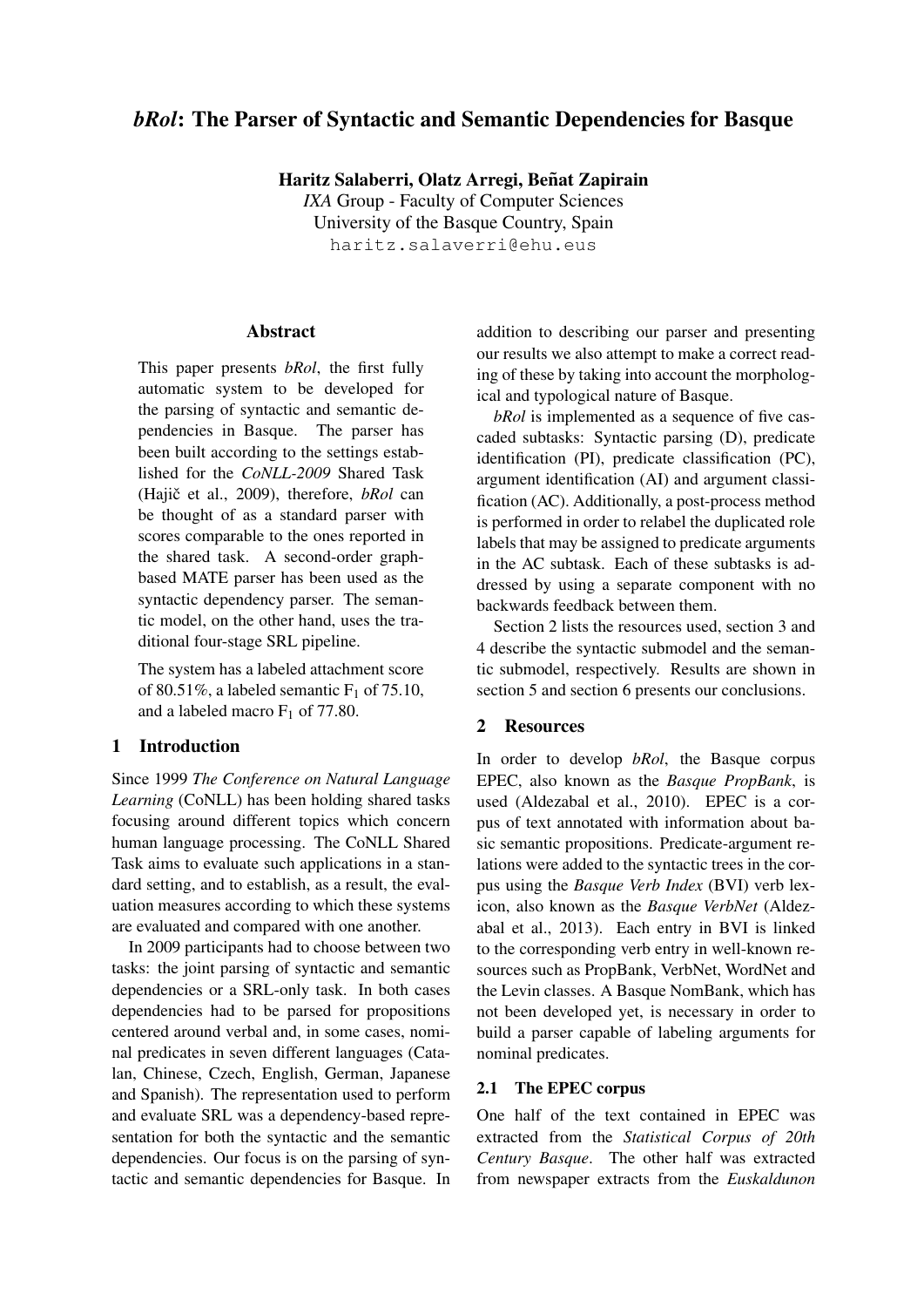*Egunkaria*, the only daily newspaper written entirely in Basque.

Syntax is annotated following the dependencybased formalism used in the *Prague Dependency Treebank* and the syntactic tag set consists of 30 different labels. Regarding semantic arguments we distinguish A0, A1, A2, A3, A4 and AM, which corresponds to adjuncts. There are 12 different types of adjuncts. Some other features of the corpus are: (1) the number of different verbs is 1,242; (2) there are 10,379 sentences and 161,812 tokens; (3) the language variety is the standard variety of Basque; and (4) all preprocessing steps (e.g. lemmatization) and the annotations of linguistic features (PoS, syntax, SRL, etc) in the corpus are manual.

Statistics on our data can be seen and compared to the ones in the CoNLL-2009 Shared Task in tables 1, 2 and 3. These statistics reflect several key features of the addressed languages, such as the degree of inflectionality, as well as features related to the annotation specification and conventions used.

### 2.2 The BVI verb lexicon

The Basque Verb Index (BVI) was created manually. Initially, it contained the verbs in the Database for Basque Verbs (EADB) proposed in (Aldezabal, 2004), an in-depth study of 100 verbs selected from the 622 that occur in the *Statistical Corpus of 20th Century Basque*. When EPEC was built BVI was extended from the initial 100 verbs to 243 verbs. These verbs are the ones with a minimum of 30 occurrences in the corpus.

# 3 Syntactic dependency parsing

The two main approaches to dependency parsing are transition-based dependency parsing (Nivre, 2003) and Maximum Spanning Tree-based dependency parsing (McDonald and Pereira, 2006). Our system uses MATE (Bohnet, 2010), a Maximum Spanning Tree-based dependency parser (also known as graph-based or MST-based). In MST-based dependency parsing the directed graph  $G_x = (V_x, E_x)$  is defined for each sentence x where

$$
V_x = \{x_0 = root, x_1, ..., x_n\}
$$

$$
E_x = \{(i, j) : x_i = x_j, x_i \in V_x, x_j \in V_x - root\}
$$

That is,  $G_x$  is a graph where all the words and the root symbol are vertices and there is a directed

edge between every pair of words and from the root symbol to every word. Dependency trees for  $x$  and spanning trees for  $G_x$  coincide, since both kinds of trees are required to reach all the words in the sentence. Therefore, finding the dependency tree of highest score is equivalent to finding the maximum spanning tree in  $G_x$  rooted in the root (McDonald et al., 2006).

The MATE parser used in *bRol* consists of the second-order parsing algorithm described in (Carreras, 2007), the non-projective approximation algorithm in (McDonald and Pereira, 2006) used to handle non-projective dependency trees, the passive-aggressive *SVM* algorithm and a feature extraction component. The second-order algorithm has a complexity of  $O(n^4)$ .

### 3.1 Non-projectivity

The total number of syntactic links in the training set of EPEC is 108,003 and out of these 2224 (2.06%) are non-projective. The number of sentences that contain at least one non-projective link is 1078, which constitute 15.5% of the sentences in the training set. These values are higher than the values reported for non-projectivity in, for example, the training set of English for the CoNLL-2009 shared task (0.4% of non-projective links and 7.6% sentences with at least one non-projective link).

According to (Johansson and Nugues, 2008) non-projectivity cannot be handled by span-based dynamic programming algorithms. Normally, the Chu-Liu/Edmonds algorithm (Chu and Liu, 1965) is used to find the highest scoring non-projective spanning tree in directed graphs; nevertheless, this algorithm cannot be extended to the second order (McDonald et al., 2006) and for this reason MATE uses the Non-Projective Approximation Algorithm in (McDonald and Pereira, 2006).

#### 3.2 Features

In order to select the features for the syntactic dependency parser we took into account that Basque, on the contrary to English, Chinese, Spanish and Catalan, is a morphologically rich language (MRL) that exhibits a high degree of inflectional and derivational morphology. It is stated in (Nilsson et al., 2007) that the use of state-of-theart parsers for non-inflecting languages like English does not reach similar performance levels when labeling MRLs like Basque. To overcome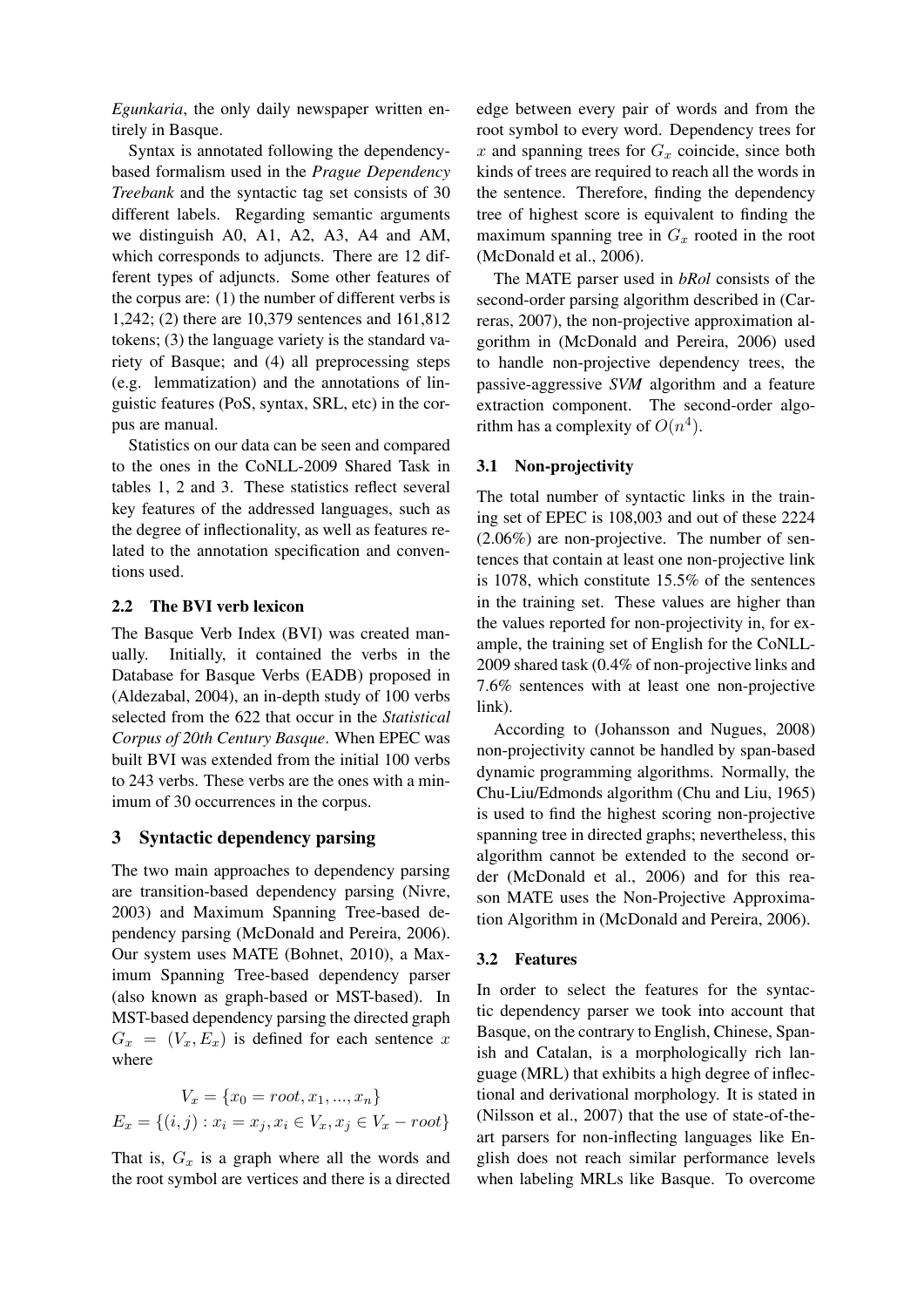this difference, morphological information is normally used as a feature for parsing languages.

Based on the results reported in (Goenaga et al., 2013) we selected the following features from the ones annotated in EPEC: (1) declension case; (2) number; (3) type of subordinate sentence.

# 4 Semantic dependency parsing

From the sequence of five cascaded subtasks mentioned in section 1, all but the first form the semantic dependency parsing module (PI+PC+AI+AC). In addition, a post-process method is used to relabel duplicate roles.

First, verbal predicates are identified (PI) by examining every word in a sentence. Then, a certain roleset-ID is assigned to the words that have been marked as predicates (PC). Next, target arguments are discovered for the predicate(s) in a sentence (AI). Finally, the words that have been targeted as arguments are assigned a semantic role label by the default classifier (AC). Duplicated roles are relabeled using an Integer Linear Programming-based method (ILP post-process).

Classifiers: The classifiers used in the fourstage SRL pipeline of *bRol* are *Support Vector Machine* classifiers implemented using the *SVMlight* and *SVM-multiclass* packages (Joachims, 1999). The *SVM-light* package is used for binary classification (e.g. PI); the *SVM-multiclass* package, on the other hand, is used for multi-class problems (e.g. PC). The type of kernel function used is linear and the trade-off between training error and margin is computed through the  $avg(x * x)^{-1}$  formula.

For the argument classification a maximum entropy classifier implemented with the MEGA package (Daumé III, 2004) is used. The specified minimum change in perplexity for the classifier is -99999 and the precision of the Gaussian prior is 1. The reason not to use a *Support Vector Machine* classifier for argument classification is motivated by the fact that standard *SVM* classifiers do not produce the posterior probability values  $(P(class|input))$  that are needed, in our case, for the ILP post-process method (Platt et al., 1999).

Feature Selection: In order to select useful features for semantic dependency parsing we initially studied the features that were used by the participants in the the CoNLL-2009 Shared Task. Ad-

ditionally, we also took into account the features that we proved to be useful for the classification of arguments in Basque (Salaberri et al., 2014). We then followed a Leave-One-Out (LOO) procedure to determine the impact that each individual feature had in each semantic subtask. This procedure evaluated the value of each feature that had been initially considered by iteratively removing the information relative to that feature and by then training the classifier with the rest of features.

### 4.1 Predicate Identification (PI)

We have treated the predicate identification subtask as a binary classification problem. Every word in a sentence is viewed as a candidate to be a predicate (punctuation marks are previously excluded from the candidates list for obvious reasons). For each candidate word a set of features is extracted. The following is the list of the features used:

WORD Lex, WORD Lemma, WORD PoS, WORD SubPoS, WORD DepRel, HEAD Lex, HEAD Lemma, HEAD PoS, HEAD SubPoS, CHILD DependRel Set, CHILD Lemma Set, CHILD Lex Set.

## 4.2 Predicate Classification (PC)

After identifying the predicates from the list of candidate words, a roleset-ID is assigned to these predicates. For this purpose a single multiclass classifier is trained for all the predicates that have multiple senses (roleset-IDs). From the 243 different predicates in our training set 80 have multiple senses and 163 have a single sense. The following list shows the features that have been used:

PRED Lex, PRED Lemma, PRED PoS, PRED SubPoS, PRED DepRel, PRED DecCas, HEAD Lex, HEAD Lemma, HEAD PoS, HEAD SubPoS, CHILD DependRel Set, CHILD Lemma Set, CHILD Lex Set.

# 4.2.1 Handling "new" predicates

We stated in section 2 that predicate-argument relations were added to the syntactic trees in the EPEC corpus using the BVI verb lexicon. The number of different verbs that can be found in EPEC is 1,242 and the number of verbs in the BVI verb lexicon is 243 as stated in section 2. These values indicate that 999 verbs in the corpus have no manually labeled predicate-argument relations. As a result *bRol*, which uses EPEC as a training corpus, would only be capable of assigning a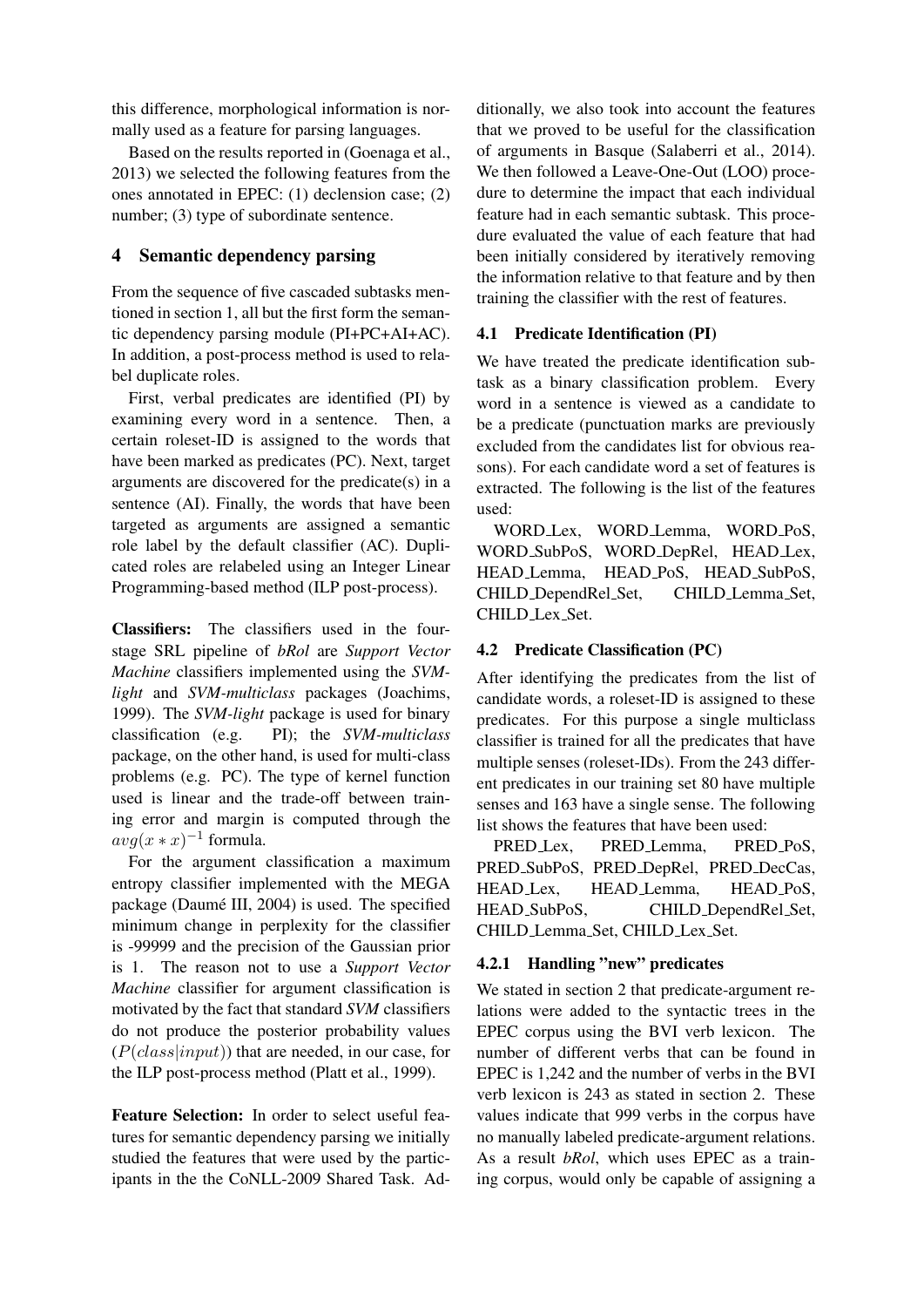| Characteristics               | Basque | Catalan | Chinese | Czech  | English | German | Japanese | Spanish |
|-------------------------------|--------|---------|---------|--------|---------|--------|----------|---------|
| Training data size (sent.)    | 6941   | 13200   | 22277   | 38727  | 39279   | 36020  | 4393     | 14329   |
| Training data size (tokens)   | 108003 | 390302  | 609060  | 652544 | 958167  | 648677 | 112555   | 427442  |
| Avg. Sent length              | 15.56  | 29.6    | 27.3    | 16.8   | 24.4    | 18.0   | 25.6     | 29.8    |
| Tokens with arguments $(\%)$  | 10.75  | 9.6     | 16.9    | 63.5   | 18.7    | 2.7    | 22.8     | 10.3    |
| <b>DEPREL</b> types           | 30     | 50      | 41      | 49     | 69      | 46     |          | 49      |
| POS types                     | 26     | 12      | 41      | 12     | 48      | 56     | 40       | 12      |
| FEAT types                    | 298    | 237     |         | 1811   |         | 267    | 302      | 264     |
| FORM vocabulary size          | 20051  | 33890   | 40878   | 86332  | 39782   | 72084  | 36043    | 40964   |
| LEMMA vocabulary size         | 9042   | 24143   | 40878   | 37580  | 28376   | 51993  | 30402    | 26926   |
| Evaluation data size (sent)   | 3438   | 1862    | 2556    | 4213   | 2399    | 2000   | 500      | 1725    |
| Evaluation data size (tokens) | 53809  | 53355   | 73153   | 70348  | 57676   | 31622  | 13615    | 50630   |
| <b>Evaluation FORM OOV</b>    | 12.41  | 5.40    | 3.92    | 7.98   | 1.58    | 7.93   | 6.07     | 5.63    |
| <b>Evaluation LEMMA OOV</b>   | 6.38   | 4.14    | 3.92    | 3.03   | 1.08    | 5.83   | 5.21     | 3.69    |

Table 1: Elementary data statistics for the CoNLL-2009 Shared Task languages plus the statistics for Basque (EPEC). All evaluation data statistics are derived from the in-domain evaluation data.

| <b>DEPREL</b> | Basque      |      |      | Chinese<br>Catalan |             |      | Czech |      | English     |      | German      |      | Japanese    |          | Spanish       |      |
|---------------|-------------|------|------|--------------------|-------------|------|-------|------|-------------|------|-------------|------|-------------|----------|---------------|------|
|               | ncmod       | 0.26 | sn   | 0.16               | <b>COMP</b> | 0.21 | Atr   | 0.26 | <b>NMOD</b> | 0.27 | NK          | 0.31 | Ð           | 0.93     | sn            | 0.16 |
|               | <b>PUNC</b> | 0.15 | spec | 0.15               | NMOD        | 0.14 | Aux   | 0.10 | P           | 0.11 | <b>PUNC</b> | 0.14 | <b>ROOT</b> | 0.04     | spec          | 0.15 |
| Labels        | lot         | 0.09 |      | 0.11               | ADV         | 0.10 | Adv   | 0.10 | PMOD        | 0.10 | MО          | 0.12 | P           | 0.03     |               | 0.12 |
|               | auxmod      | 0.08 | sp   | 0.09               | UNK         | 0.09 | Obi   | 0.07 | <b>SBJ</b>  | 0.07 | SВ          | 0.07 | A           | $0.00\,$ | <sub>SD</sub> | 0.08 |
|               | ncsub       | 0.07 | sui  | 0.07               | <b>SBJ</b>  | 0.08 | Sb    | 0.06 | OBJ         | 0.06 | <b>ROOT</b> | 0.06 |             | 0.00     | sui           | 0.08 |
| Total         | 0.65        |      |      | 0.58               | 0.62        |      | 0.59  |      | 0.61        |      | 0.70        |      | 1.00        |          | 0.59          |      |

Table 2: Unigram probability is shown for the five most frequent DEPREL labels in the training data of the CoNLL-2009 Shared Task and in the training data from the EPEC corpus. Total is the probability mass covered by the five dependency labels shown.

| <b>APRED</b> | Basque         |      | Catalan      |      | Chinese        |      | Czech       |      | English        |      | German         |      | Japanese |      | Spanish      |      |
|--------------|----------------|------|--------------|------|----------------|------|-------------|------|----------------|------|----------------|------|----------|------|--------------|------|
|              | A1             | 0.21 | arg1-pat     | 0.22 | A1             | 0.30 | <b>RSTR</b> | 0.30 | A <sub>1</sub> | 0.37 | A <sub>0</sub> | 0.40 | GA       | 0.33 | arg1-pat     | 0.20 |
|              | A <sub>2</sub> | 0.15 | $arg0 - agt$ | 0.18 | A <sub>0</sub> | 0.27 | PAT         | 0.18 | A <sub>0</sub> | 0.25 | A1             | 0.39 | WO       | 0.15 | $arg0-agt$   | 0.19 |
| Labels       | A0             | 0.14 | $arg1$ -tem  | 0.15 | <b>ADV</b>     | 0.20 | ACT         | 0.17 | A <sub>2</sub> | 0.12 | A <sub>2</sub> | 0.12 | NO       | 0.15 | $arg1$ -tem  | 0.15 |
|              | AM-TMP         | 0.08 | $argM$ -tmp  | 0.08 | <b>TMP</b>     | 0.07 | APP         | 0.06 | AM-TMP         | 0.06 | A <sub>3</sub> | 0.06 | NI       | 0.09 | $arg2-atr$   | 0.08 |
|              | <b>AM-MNR</b>  | 0.07 | $arg2-atr$   | 0.08 | <b>DIS</b>     | 0.04 | LOC         | 0.04 | <b>AM-MNR</b>  | 0.03 | A4             | 0.01 | DE       | 0.06 | $argM - tmp$ | 0.08 |
| Total        | 0.65           |      | 0.71         |      | 0.91           |      | 0.75        |      | 0.83           |      |                | 0.97 |          | 0.78 | 0.70         |      |
| Avg.         | 1.97<br>2.25   |      | 2.26         |      | 0.88           |      | 2.20        |      | 1.97           |      | 1.71           |      | 2.26     |      |              |      |

Table 3: Unigram probability is shown for the five most frequent APRED labels in the training data of the CoNLL-2009 Shared Task and in the training data from the EPEC corpus. Total is the probability mass covered by the five argument labels shown.

roleset-ID and consequently semantic role labels to instances of the 243 verbs in the lexicon.

We decided to add a translation component (TC) to the PC problem. The TC is used to assign a roleset-ID to instances of the 999 predicates, or any other new verb predicate, that is not mapped in BVI. By using this component we achieve an increase in number of predicate-argument relations that are labeled by *bRol*. The relations labeled as a result of the TC can not be compared to any manual annotation; therefore, the performance of the TC can not be evaluated. Nevertheless, we believe that the TC is able to correctly label many predicate-argument relations, since these relations correspond to predicates that have less than 30 occurrences in the corpus (usually, these infrequent verbs have only one roleset-ID in PropBank).

The translation component is implemented using the Basque-to-English *Elhuyar Hiztegia* dictionary and PropBank. When a word that has been targeted as a predicate at the PI stage is handed over to the PC stage, *bRol* checks whether or not this predicate is present in the lexicon. If the predicate can not be found, it is delivered to the TC.

The translation component operates in the following way: first the predicate is translated into English; then the translation is looked for in Prop-Bank (PB). If the translation can be found as a PropBank frame, the first roleset-ID mapped for this frame is assigned to the original predicate. If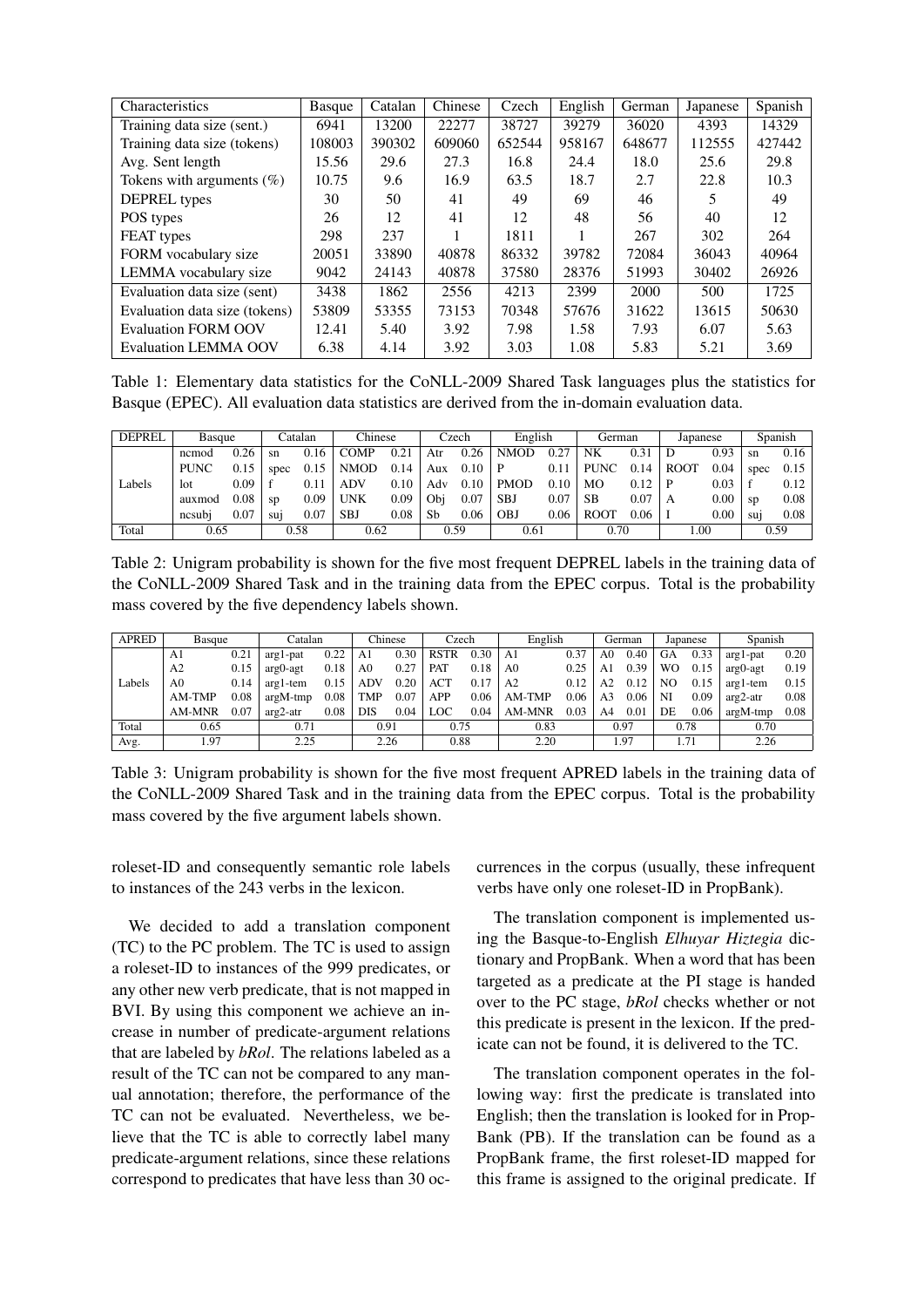

Figure 1: PC pipeline.

not, the original predicate will not be assigned a roleset-ID and consequently its arguments will not be labeled. Figure 1 illustrates the PC pipeline.

#### 4.3 Argument Identification (AI)

After the PC subtask is completed and predicates are assigned a roleset-ID sentences are handed to the AI module. *bRol* performs argument identification based on a high precision heuristic. Every word in a sentence is treated as a candidate to be an argument for each semantic predicate (in the sentence).

Our heuristic uses information such as the predicted PoS tag, the syntactic head (HEAD) and dependency relation to the head (DEPREL) in order to determine if word  $w_i$  is an argument for predicate  $P_i$ . More precisely, if word  $w_i$ 's head is predicate  $P_i$  and the dependency relation is not labeled as *auxmod* (auxiliary), *haos* (component of a multiword lexical unit), *postos* (component of a multiword postposition), *entios* (component of a multiword entity) or  $PUNC$  (punctuation), then,  $w_i$  is considered to be an argument of  $P_i$  but only if  $P_i$ 's PoS tag is not ADK (phrasal verb). We came up with the optimal argument identification heuristic after several train-test runs.

We performed several experiments in order to determine which approach, the machine learningbased or the heuristic-based, would prove to be the best for AI. We concluded the heuristic-based approach to be the best; in addition to a slightly higher performance, the running time is reduced thanks to the fact that there is no need for a feature extraction component (these are usually the most time-consuming components in ML-based systems).

#### 4.4 Argument Classification (AC)

When predicate argument identification by the AI component has been completed the arguments that have been identified are handed over to the AC component. Our system treats argument classification as a multi-class classification problem; the machine-learning method used in this stage is maximum entropy. The model gives every argument a probability to take each semantic role and the one with the highest value is assigned to the argument. The features used are shown in the following list:

PRED Roleset, PRED Lemma, ARG Lemma, ARG PoS, ARG SubPoS, ARG DependRel, ARG DecCas.

#### 4.5 The post-process method

Before the final semantic role labeling result is generated, a post-process similar to the one described in (Che et al., 2008) is performed. The arguments corresponding to the same predicate which have been labeled with the same core argument label by the AC component are relabeled through a Integer Linear Programmingbased method (ILP).

In some languages, as for example English, the possibility to have duplicated roles exists. Statistics show that most roles usually appear only once for a predicate; nevertheless, some rare cases exist. Before starting with the development of *bRol* we examined the verbs in our lexicon one by one; we did not find any duplicated roles.

Our system uses the probabilities given by the maximum entropy model in the AC component in order to perform the relabeling process. For every set of arguments which have been assigned a label that is duplicated for the predicate we maximize the objective function

$$
f = \sum log(p_{ir}.v_{ir})
$$

where  $v_{ir}$  is a binary variable indicating whether the argument indexed  $i$  (token ID) is assigned role  $r \in R$  or not (where R is the set of role labels).  $p_{ir}$ , on the other hand, denotes the probability of the argument indexed  $i$  to be labeled as label  $r$ . We establish a No Duplicated Roles constraint and when the process is finished we obtain the optimal labeling for each predicate from the assignments to  $v_{ir}$ .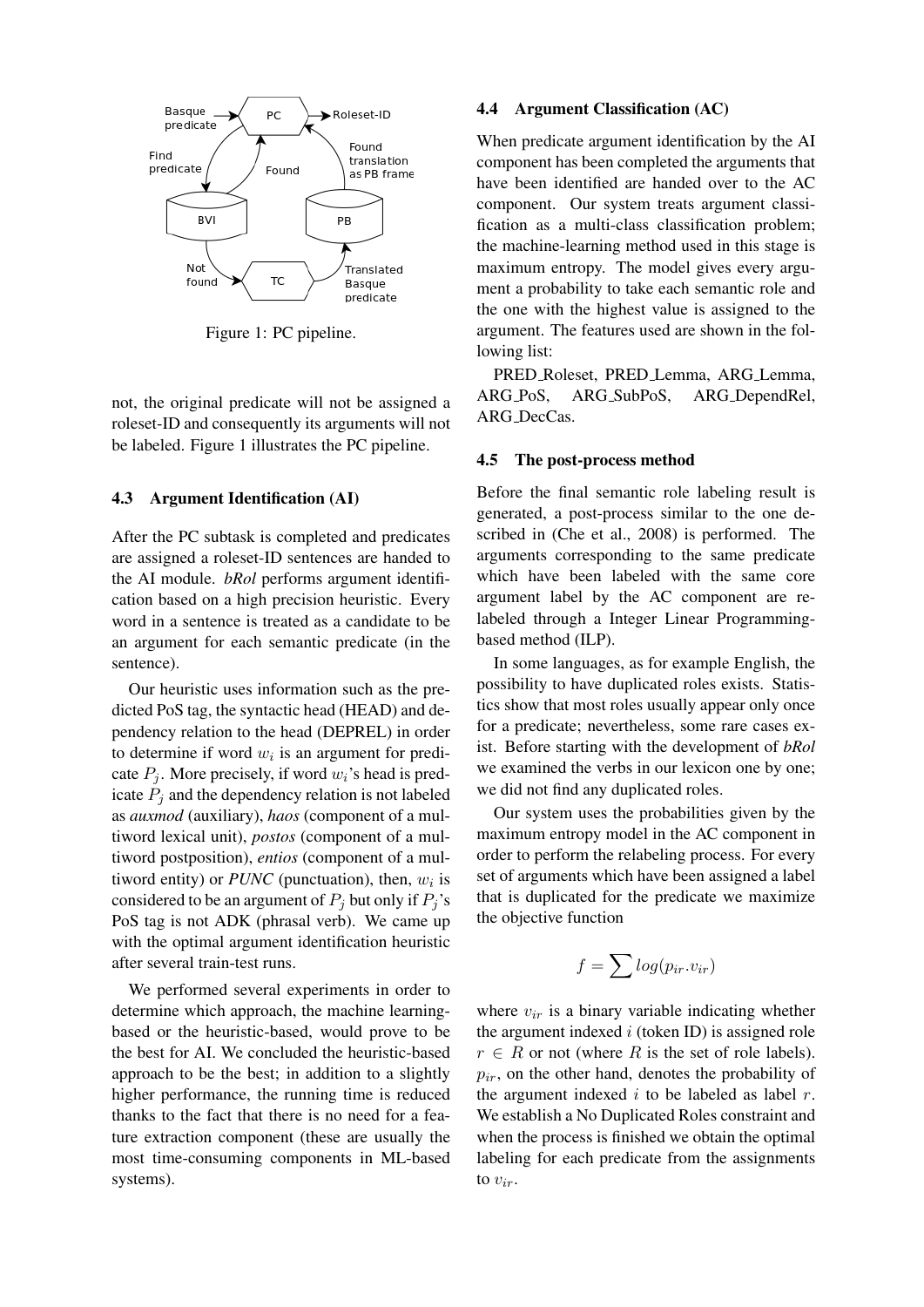| <b>Measures</b>            | <b>Basque</b> | Catalan    | Chinese                          | Czech | English  | German | Japanese                                                      | Spanish   |
|----------------------------|---------------|------------|----------------------------------|-------|----------|--------|---------------------------------------------------------------|-----------|
| Labeled Attachment Score   | 80.51         |            | $87.86(2)$   79.17(5)   80.38(2) |       |          |        | $\vert$ 89.88 (1) $\vert$ 87.48 (1) $\vert$ 92.57 (3) $\vert$ | 87.64(2)  |
| Semantic Labeled $F_1$     | 75.10         |            | $80.10(4)$   77.15(3)   86.51(3) |       | 86.15(4) |        | 78.61 (3)   78.26 (3)                                         | 80.29(4)  |
| Macro F <sub>1</sub> Score | 77.80         | $83.01(4)$ | $176.38(3)$ 83.27(3)             |       | 87.69(4) |        | $\vert$ 82.44 (3) $\vert$ 85.65 (3) $\vert$                   | 83.31 (4) |

Table 4: Official results of the Joint task (in-domain, closed challenge) reported by the teams that participated in the CoNLL-2009 Shared Task plus the results of *bRol*. The results shown correspond to the systems with the best performance. Teams are denoted by the last name of the author who registered for the evaluation data [(1):Bohnet, (2):Merlo, (3):Che, (4):Chen, (5):Ren].

### 5 Results and Discussion

In order to evaluate the performance of *bRol* we have run the scorer function from the CoNLL-2009 Shared Task (*eval09.pl*) on our test set. As of today there is no other Basque corpus than EPEC manually annotated with syntactic and semantic dependencies. For this reason the only available test set that can be used for evaluation is the one extracted from this corpus; thus, the only evaluation that can be made is an in-domain evaluation.

Table 4 shows the results obtained by our parser and the results reported by the participants in the Joint Task of the CoNLL-2009 Shared Task (indomain, closed challenge). The results in the table correspond to the systems that, according to the language, performed best with respect to the official evaluation measures.

#### 5.1 Syntactic Dependency Parsing

The Labeled Attachment Score (LAS) is defined as the percentage of tokens for which a parser has predicted the correct syntactic head and dependency relation. Our parser has a LAS of 80.51 points. If we compare our score with the ones reported for the other seven languages in table 4, our LAS is more than one point better than the score reported for Chinese (79.17) and 0.13 points better than the score reported for Czech (80.38). On the opposite site, our LAS is almost twelve points lower than the score reported for Japanese (92.57), nine points lower than the score reported for English (89.88) and almost seven points lower than the scores reported for Catalan (87.86), Spanish (87.64) and German (87.48).

We believe that several linguistic and datarelated factors need to be addressed in order to correctly interpret this result. Linguistically speaking, we must bear in mind that, in general, the syntactic parsing results reported for morphologically rich languages (MRL) like Basque, despite the use of morphological features, do not reach the performance levels of languages like English. In the CoNLL-2009 Shared Task, for instance (see table 4), Czech and German, which are MRLs, get worse results than English, Spanish and Catalan, which are not MRLs. In our opinion the outstanding LAS score obtained by Japanese (92.57), which has an agglutinating morphology, is the result of having a DEPREL set of just five different labels (see tables 1 and 2). Chinese, on the other hand, which has a poor morphology, presents the worst labeled attachment score (79.17); we believe this score to be a result of the typological nature of Chinese; namely, that Chinese presents an isolating morphology, e.g. that each morpheme corresponds to an independent word or semantic unit and that therefore there is hardly any overt morphology. In fact, according to (Seddah et al., 2013) languages which are typologically farthest from English, such as Semitic and Asian languages, are still among the hardest to parse, regardless of the parsing method used.

In addition to the previously mentioned, another key factor in order to correctly interpret the LAS obtained by *bRol* is the free word order displayed by Basque syntax in combination with its rich morphology. As a matter of fact, (Donelaicio et al., 2013) state that it has been observed that richly inflected languages, which often also exhibit relatively free word order, obtain lower parsing accuracy, especially compared to English.

#### 5.2 Semantic Dependency Parsing

*bRol* has a Semantic Labeled  $F_1$  score of 75.10 points. The exact definition of how the Semantic Labeled  $F_1$  score is computed can be seen in (Hajič et al.,  $2009$ ) (section 2). As may be noticed in table 4, our result is two points lower than the result reported for Chinese (77.15), which is the language with the lowest Semantic Labeled  $F_1$ score among the ones in CoNLL-2009.

We believe that the distribution of the APRED labels in our training data (see table 3) and other characteristics such as the number of PoS types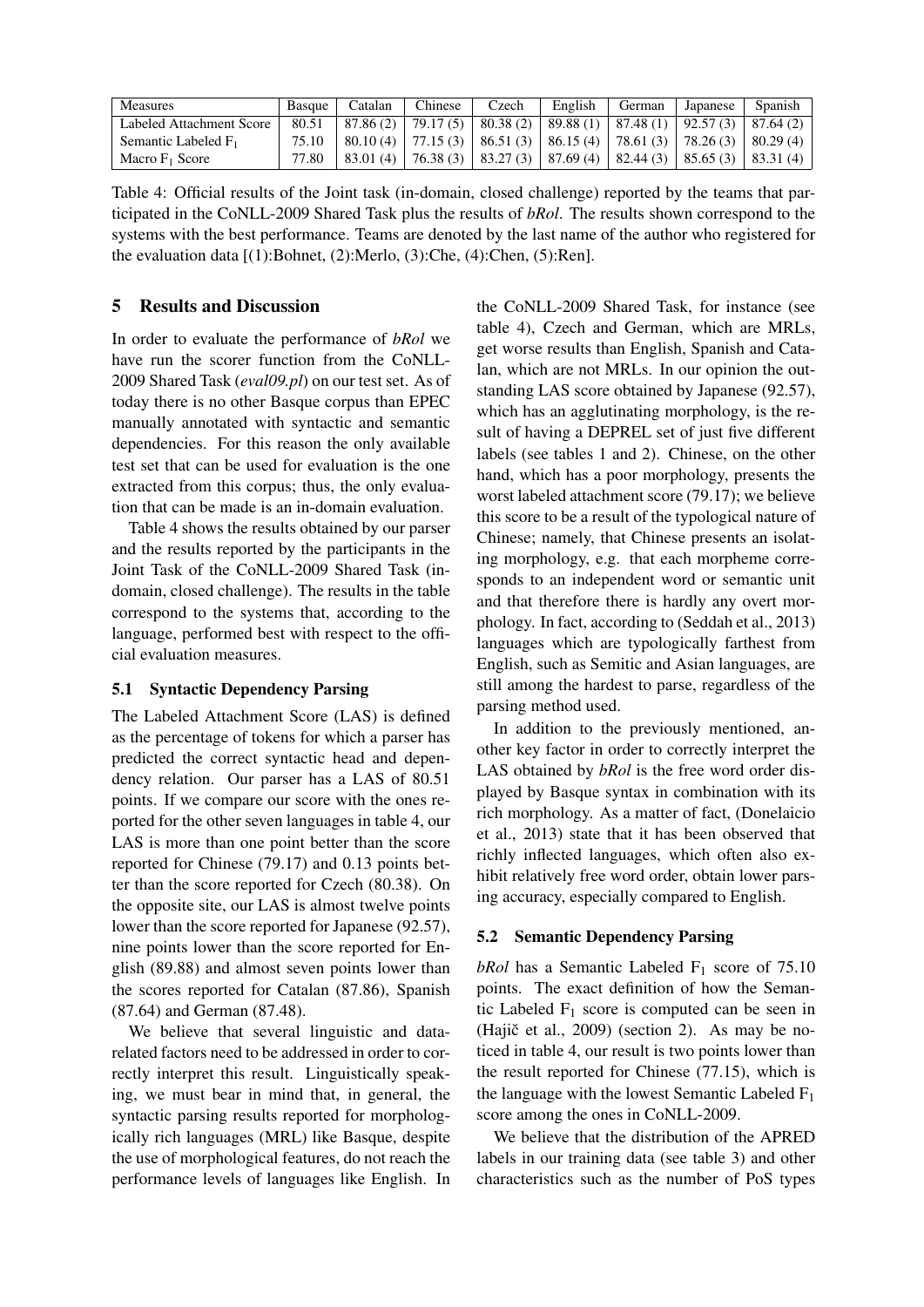or the number of FEAT types (see table 1) do not constitute any added difficulty when compared to the distribution and the characteristics in the other languages. In our opinion the only reason for this result in Basque, which compared to the results for the other seven languages can be understood as low or at least not average, is that the size of our training set is very reduced. In fact, the number of sentences in our training set is 6,941 and the number of tokens is 108,003. If we compare these to the average sentence and token number in the rest of the training sets (24,032 sentences and 542,678 tokens) we find that the number of sentences is 71.1% smaller and the number of tokens is 80.1% smaller in our training set.

Next we present the results for *bRol* through the four-stage SRL pipeline (see table 5). For this purpose we have used standard precision, recall and F1 score metrics.

| Subtask                       | Precision | Recall | F.    |
|-------------------------------|-----------|--------|-------|
| Predicate Identification (PI) | 87.00     | 88.00  | 87.50 |
| Predicate Classification (PC) | 79.41     | 81.29  | 79.82 |
| Argument Identification (AI)  | 72.70     | 86.10  | 78.80 |
| Argument Classification (AC)  | 77.60     | 77.80  | 77.50 |

Table 5: Results for the semantic subtasks

The semantic subtask with the best  $F_1$  score is predicate identification (87.50), followed by predicate classification (79.82) and argument identification (78.80). Argument classification, on the other hand, gets the lowest  $F_1$  score (77.50). In our opinion, these results are highly dependent on the complexity of the subtask itself. In fact, PI is a binary classification problem, whereas PC and AC are multiclass classification problems.

Another way to approach the PC subtask would be by training a separate classifier for each predicate with multiple senses, as in (Che et al., 2008). Nevertheless, we decided not to implement *bRol* using separate PC classifiers for two reasons: (1) The size of our training set is too limited for this approach to be effective: we have 11,740 predicate instances and 8,166 correspond to the 80 verbs with multiple senses (69.55%). Thus, the average number of instances available for training each separate classifier is 102. We consider this amount to be too small. (2) We consider that the *PRED Lemma* feature used to train our single PC classifier is given enough weight by the learning algorithm when training the classifier. We understand that operations where roleset-ID  $A_i$  of predicate  $A$  is assigned to predicate  $B$  are avoided.

#### 5.3 Overall result

In order to compute the overall result of our parser, the syntactic and semantic measures (LAS and Semantic Labeled  $F_1$  score) are combined into one global measure using Macro Averaging. The exact way in which this is achieved can be found in (Hajič et al., 2009) (section 2). The Macro  $F_1$ score of *bRol* is 77.80. If we compare our score to the Macro  $F_1$  scores reported in CoNLL-2009 (see table 4), we find out that our parser performs 1.42 points better than the result reported for Chinese. As opposed to this, *bRol* has a performance of about five Macro  $F_1$  points lower than the results reported for Catalan, Spanish, Czech and German; eight points lower than the results reported for Japanese, and ten points lower than the results reported for English. Although the performance that our parser would have in an out-of-domain setup can not be evaluated, we believe that our results would drop in approximately 10 labeled macro  $F_1$ points, as in the results reported for CoNLL-2005 (Carreras and Marquez, 2005) and CoNLL-2009. `

It is worth mentioning that before running *bRol* over the test set we deactivated the translation component, since the predicates and their corresponding arguments that would have been labeled as a consequence of the TC are not manually annotated in the test set. As a result, all of these would have been computed as fails although some might be correctly labeled by *bRol*.

#### 6 Conclusions

We have presented the first fully automatic system to be developed for the parsing of syntactic and semantic dependencies in Basque. The evaluation measures we have used to evaluate our parser are the ones used in the CoNLL-2009 Shared Task, as we understand these to be the standard metrics used in order to evaluate these kind of applications. In addition, we have established a performance baseline for Basque and compared our results to the results reported for languages of different morphological and typological natures.

### Acknowledgments

Haritz Salaberri holds a PhD grant from the University of the Basque Country (UPV/EHU). In addition, this work has been supported by the FP7 NewsReader project (Grant No. 316404) and IXA Group, research group of type A (2010- 2015)(IT34410).